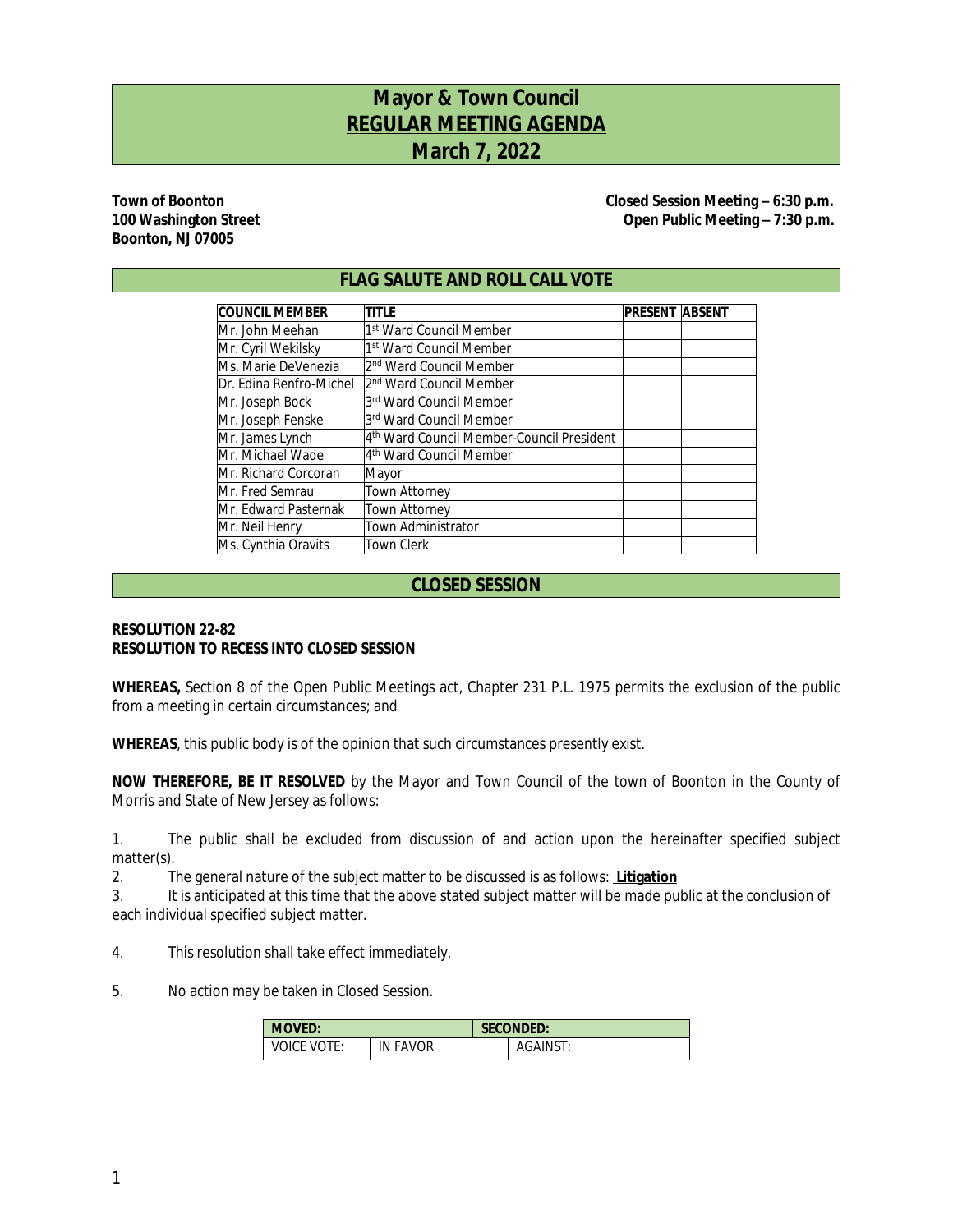|  | <b>OPEN PUBLIC SESSION - 7:30 P.M.</b> |  |
|--|----------------------------------------|--|
|--|----------------------------------------|--|

| <b>FLAG SALUTE AND ROLL CALL VOTE:</b> |                                           |                |               |  |
|----------------------------------------|-------------------------------------------|----------------|---------------|--|
| <b>COUNCIL MEMBER</b>                  | title                                     | <b>PRESENT</b> | <b>ABSENT</b> |  |
| Mr. John Meehan                        | 1st Ward Council Member                   |                |               |  |
| Mr. Cyril Wekilsky                     | 1st Ward Council Member                   |                |               |  |
| Ms. Marie DeVenezia                    | 2 <sup>nd</sup> Ward Council Member       |                |               |  |
| Dr. Edina Renfro-Michel                | 2 <sup>nd</sup> Ward Council Member       |                |               |  |
| Mr. Joseph Bock                        | 3rd Ward Council Member                   |                |               |  |
| Mr. Joseph Fenske                      | 3rd Ward Council Member                   |                |               |  |
| Mr. James Lynch                        | 4th Ward Council Member-Council President |                |               |  |
| Mr. Michael Wade                       | 4 <sup>th</sup> Ward Council Member       |                |               |  |
| Mr. Richard Corcoran                   | Mayor                                     |                |               |  |
| Mr. Fred Semrau                        | <b>Town Attorney</b>                      |                |               |  |
| Mr. Edward Pasternak                   | Town Attorney                             |                |               |  |
| Mr. Neil Henry                         | Town Administrator                        |                |               |  |
| Ms. Cynthia Oravits                    | <b>Town Clerk</b>                         |                |               |  |

# **ADEQUATE NOTICE - MAYOR'S STATEMENT**

Pursuant to the requirements of R.S. 10:4-10, the clerk is directed to enter into the minutes of this meeting an accurate statement to the effect that:

- 1. Notice of the meeting was posted at Town Hall on December 29, 2021 and this agenda was posted on March 4, 2022.
- 2. Notice of the meeting was published in the Citizen of Morris County and the Daily Record Newspapers on December 29, 2021 and a copy of this agenda was forwarded to each of the Town's official newspapers on March 4, 2022.

#### **PRESENTATIONS**

#### **Boonton Main Street, Inc./Laura Wagner, Boonton Special Projects Coordinator**

Neighborhood Preservation Program

Implementation Plan

# **BOONTON HEALTH DEPARTMENT/OEM/FINANCE**

| <b>Health Department</b> | Public Health Nurse Justina Haasz                |  |  |
|--------------------------|--------------------------------------------------|--|--|
| <b>OEM</b>               | Carl Wendt, Scott Bednar, Michael Gulla          |  |  |
| Finance                  | Jen Muscara, Tax Collector/Mayor Corcoran        |  |  |
|                          | 2020 1st quarter as of 2/28/2020                 |  |  |
|                          | Total billed for 1st gtr. 2020<br>\$8,360,281.17 |  |  |
|                          | Total paid as of 2/28/2020<br>\$8,042,812.64     |  |  |
|                          | Balance as of 2/28/2020<br>\$317,468.53          |  |  |
|                          | Collection Percentage 96.20%                     |  |  |
|                          | 2021 1st quarter as of 2/28/2021                 |  |  |
|                          | Total billed for 1st qtr. 2021<br>\$8,285,151.47 |  |  |
|                          | Total paid as of 2/28/2021<br>\$7,912,518.06     |  |  |
|                          | Balance as of 2/28/2021<br>\$372,633.41          |  |  |
|                          | Collection Percentage 95.50%                     |  |  |
|                          | 2022 1st quarter as of 2/28/2022                 |  |  |
|                          | Total billed for 1st qtr. 2022<br>\$8,606,118.86 |  |  |
|                          | Total paid as of 2/28/2022<br>\$8,305,635.01     |  |  |
|                          | Balance as of 2/28/2022<br>\$300,483.85          |  |  |
|                          | Collection Percentage 96.51%                     |  |  |
| Administration           | Neil Henry                                       |  |  |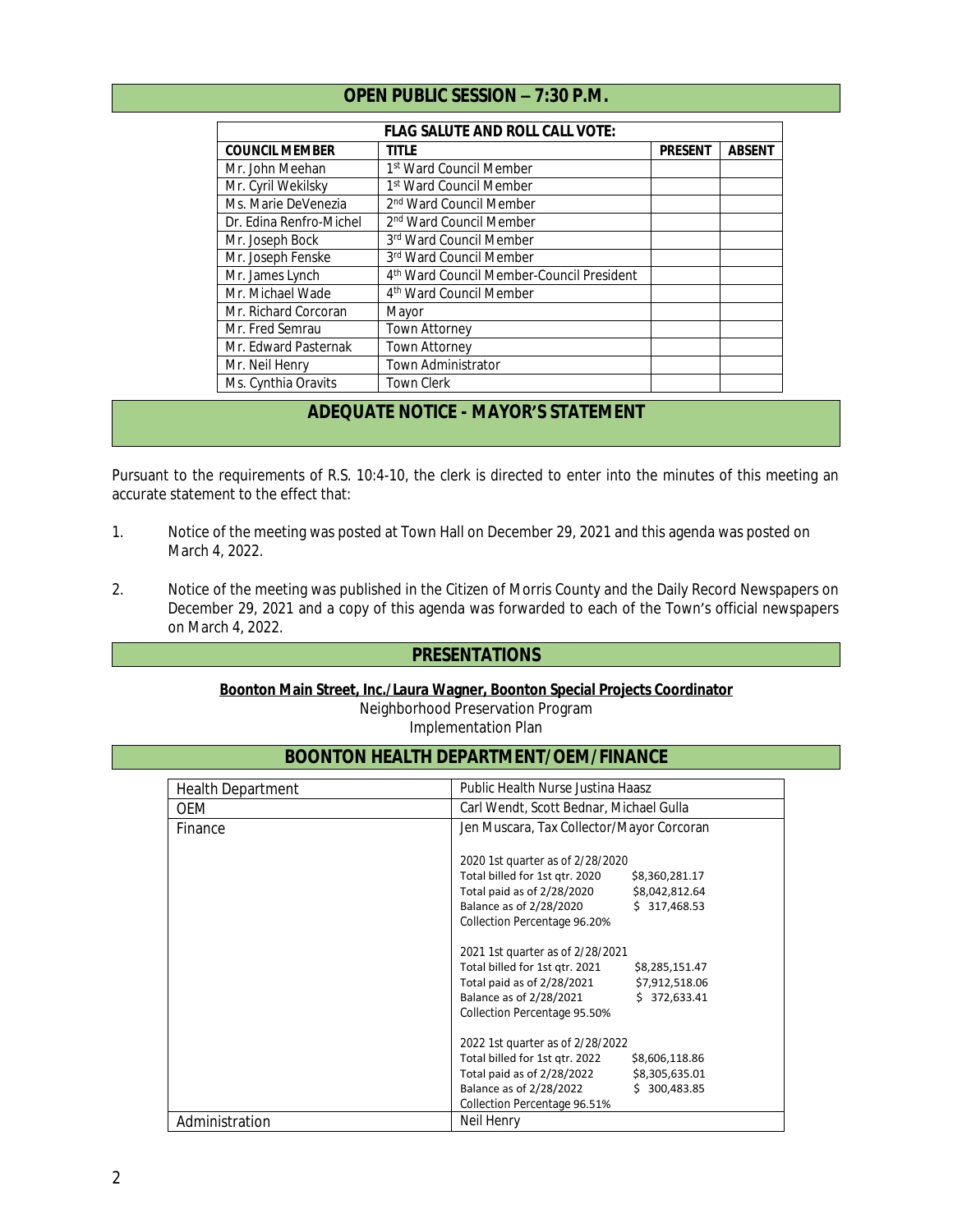## **CONSENT AGENDA Resolutions 22-83 through 22-91**

#### **RESOLUTION 22-83 RESOLUTION OF THE MAYOR AND TOWN COUNCIL APPROVING MEETING MINUTES**

**WHEREAS,** Minutes of the previous meeting(s) have been submitted to the Mayor and Town Council for their review and approval.

**NOW THEREFORE, BE IT RESOLVED** by the Mayor and Town Council of the Town of Boonton, County of Morris and State of New Jersey that the Minutes from the following meeting(s) are hereby approved as typed and filed in the Town Clerk's office:

February 22, 2022-Regular and Closed Session

#### **RESOLUTION 22-84 RESOLUTION TO APPROVE PAYMENT OF VOUCHERS**

**WHEREAS**, vouchers for payment have been submitted to the Mayor and Town Council by the various municipal departments.

**NOW THEREFORE, BE IT RESOLVED** by the Mayor and Town Council of the Town of Boonton, County of Morris and State of New Jersey, all vouchers approved by the respective committees be and are hereby ordered paid.

## **RESOLUTION 22-85**

## **RESOLUTION OF THE MAYOR AND TOWN COUNCIL OF THE TOWN OF BOONTON AWARDING A CONTRACT TO SPECTRASERV INC. FOR SLUDGE REMOVAL**

**WHEREAS,** the Town of Boonton, New Jersey, recently requested proposals for sludge removal; and

**WHEREAS,** on February 23, 2022, the Administrator for the Town of Boonton received one proposal from Spectraserv Inc. for sludge removal, as follows:

| Spectrasery Inc.  | \$ 0.061/per Gallon |
|-------------------|---------------------|
| 75 Jacobus Avenue |                     |
| Kearny, NJ 07032  |                     |

**WHEREAS,** the Public Works Supervisor, Bob Ezzi has recommended that the award be made.

**NOW, THEREFORE, BE IT RESOLVED** that the Mayor and Town Council of the Town of Boonton, New Jersey, hereby award to Spectraserv Inc., 75 Jacobus Avenue, Kearny, NJ 07032 in the amount of \$0.061/per gallon of sludge, subject to all the terms and conditions of the RFP and the proposal.

| I hereby certify that funds are available in the _________ |  |
|------------------------------------------------------------|--|
| Account $#$                                                |  |
| John Ditinyak, CFO                                         |  |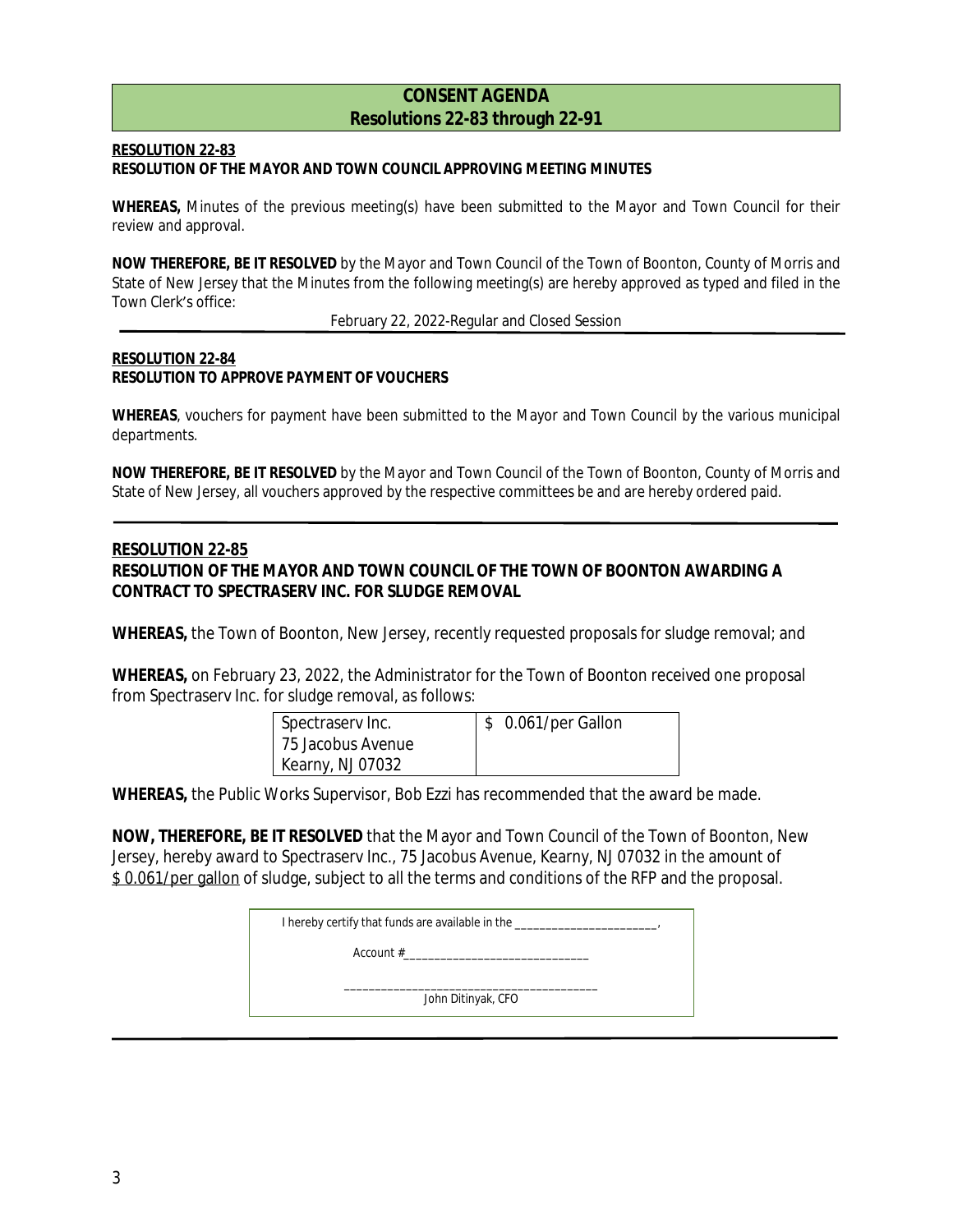#### **RESOLUTION 22-86**

#### **RESOLUTION OF THE MAYOR AND COUNCIL OF THE TOWN OF BOONTON, NEW JERSEY, AWARDING A PROFESSIONAL SERVICES CONTRACT TO MILLS + SCHNOERING ARCHITECTS, LLC. FOR PROFESSIONAL SERVICES RELATIVE TO THE DARRESS THEATRE**

**WHEREAS**, the Town of Boonton obtained professional services relative to Architectural Services for the Darress Theatre, Main Street, Boonton, NJ by resolution 21-334 on September 7, 2021; and

**WHEREAS**, Mills and Schnoering Architects, LLC have submitted a draft concept design to include structural reporting and recommend additional investigations to be undertaken of the structure, and;

**WHEREAS**, these additional studies outside the scope of the aforementioned RFP are required to assess the structure, the Darress Theatre, located at 619 Main Street, Boonton, NJ 07005, and;

**WHEREAS**, the additional studies required are: ground penetration radar (GPR) scanning, concrete coring, compression strength testing, and petrographic testing, and;

**WHEREAS**, the cost of these additional studies is \$20,469.23.

**NOW, THEREFORE, BE IT RESOLVED** by the Mayor and Council of the Town of Boonton, New Jersey, as follows:

- 1. That the Administrator and Clerk be and are hereby authorized to execute a contract on the Town's behalf with Meredith Arms Bzdak, PhD, Partner, for professional services relative to the above referenced project.
- 2. This contract is awarded without competitive bidding as a "professional service" in accordance with N.J.S.A. 40A:11-5(1)(a)(i) of the Local Public Contracts Law because the contract is awarded for services to be performed by a person or persons licensed and authorized by law to practice a recognized profession and the services to be rendered are of an unspecific nature not compatible with competitive bidding.
- 3. The term of services shall be from the date of acceptance of the agreement until its completion, in full accord with the terms and conditions thereof. The total fee for services for this project shall not exceed \$20,500 in accordance with the proposal submitted by Meredith Arms Bzdak for said project, dated February 10, 2022.
- 4. This award is contingent upon certification by the Chief Financial Officer that sufficient funding exists therefore.
- 5. Notice of this action shall be published in "The Daily Record" newspaper within ten (10) days of the passage thereof.

| I hereby certify that funds are available in the |  |
|--------------------------------------------------|--|
| $Account \#$                                     |  |
| John Ditinyak, CFO                               |  |

#### **RESOLUTION 22-87**

**RESOLUTION AUTHORIZING THE AWARD OF CONTRACT FOR THE HILL STREET SLOPE FAILURE REPAIR PROJECT**

**WHEREAS**, the Town of Boonton ("Town") solicited bids, which were opened on February 6, 2022 at 10:30 a.m. for contracts to procure roadway improvements and slope stabilization repairs; and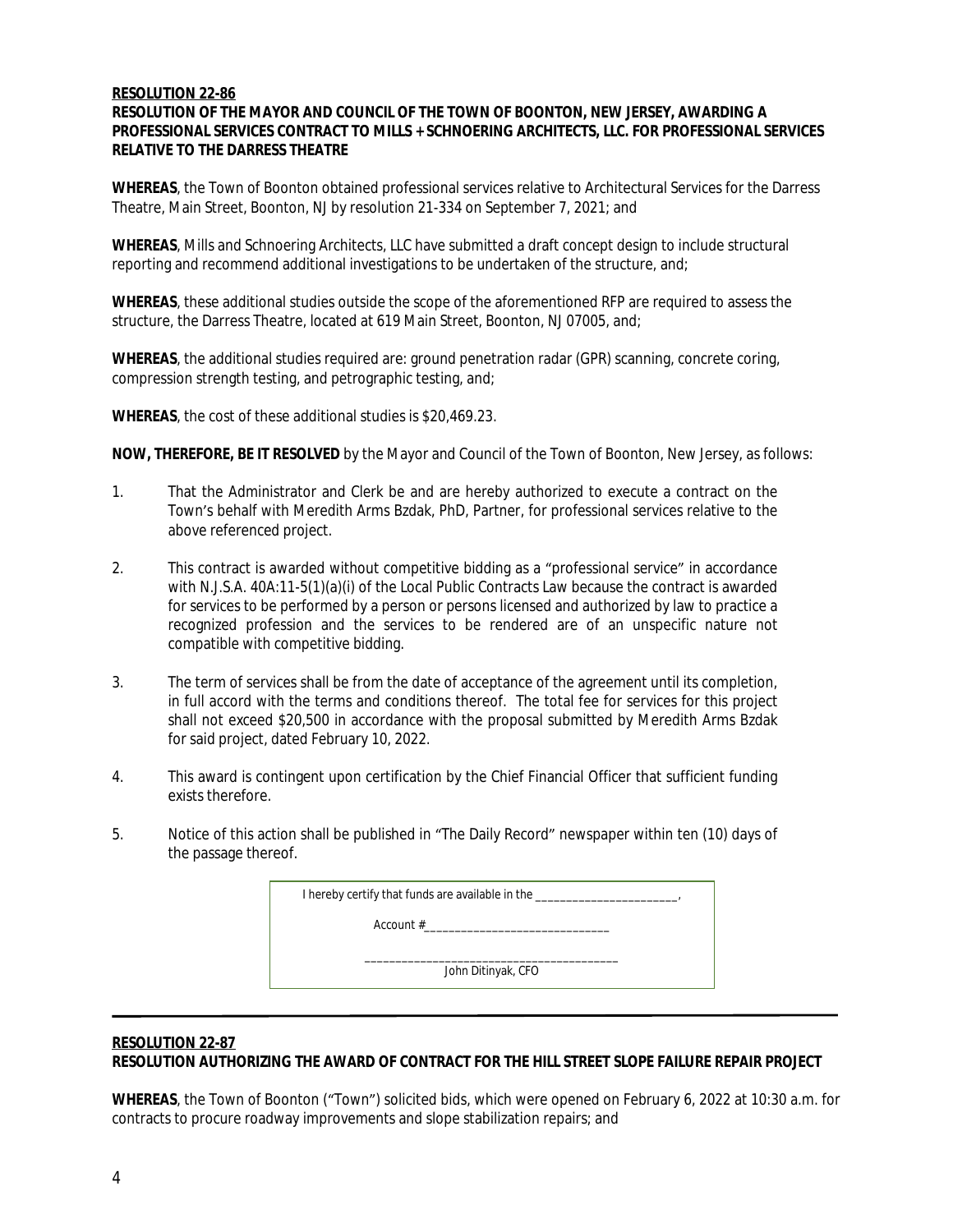**WHEREAS,** the Town received bid proposals from the following bidders:

AA Berms, LLC ("AA Berms") of Belleville, NJ ADS Contractors LLC ("ADS"), of Pittstown, NJ Colonnelli Brothers, Inc. ("Colonnelli") of Hackensack, NJ Reivax Contracting Corp. ("Reivax") of Flemington, NJ Salmon Brothers, Inc. ("Salmon") of Netcong, NJ; and

**WHEREAS**, the Local Public Contracts Law, N.J.S.A. 40a:11-1 et seq., requires that competitive bidding contracts be awarded to the lowest responsive, responsible bidder; and

**WHEREAS,** the bid proposals have been reviewed by the Town Engineer, who has recommended that the contracts be awarded to the lowest bidder, conditioned upon attorney review; and

**WHEREAS**, the Town Attorney has reviewed the bids and determined that the lowest responsive and responsible bids was received by AA Berms, LLC in the amount of \$51,170.00; and

**WHEREAS**, each bid proposal was substantially in proper form, received from responsible bidders, and in compliance with the provisions of N.J.S.A. 40A:11-23.2; and

**WHEREAS,** the Chief Financial Officer has certified that sufficient funds are available for this project.

**NOW, THEREFORE, BE IT RESOLVED** by the Mayor and Town Council of the Town of Boonton, County of Morris, State of New Jersey, as follows:

1. The Mayor and Town Council of the Town of Boonton hereby award the above referenced contract to the lowest responsive responsible bidder, AA Berms, LLC of Belleville, NJ, and as set forth above.

2. The Mayor and Town Clerk are hereby authorized and directed to execute said contracts, and take any further actions necessary to further the Hill Street Slope Failure Repair Project as to such contract.

3. This Resolution and contract shall be available for public inspection in the office of the Town Clerk.

This Resolution shall take effect immediately.

| I hereby certify that funds are available in the |  |
|--------------------------------------------------|--|
| Account #                                        |  |
| John Ditinyak, CFO                               |  |
|                                                  |  |

# **RESOLUTION 22-88**

#### **RESOLUTION AUTHORIZING THE AWARD OF A CONTRACT FOR THE PROCUREMENT OF WATER TREATMENT CHEMICALS**

**WHEREAS**, the Town of Boonton ("Town") solicited bids, which were opened on February 9, 2022 for contracts to procure water treatment chemicals; and

**WHEREAS,** the Town received bid proposals from the following bidders:

#### **Coyne Chemical Univar Solutions Shannon Chemical**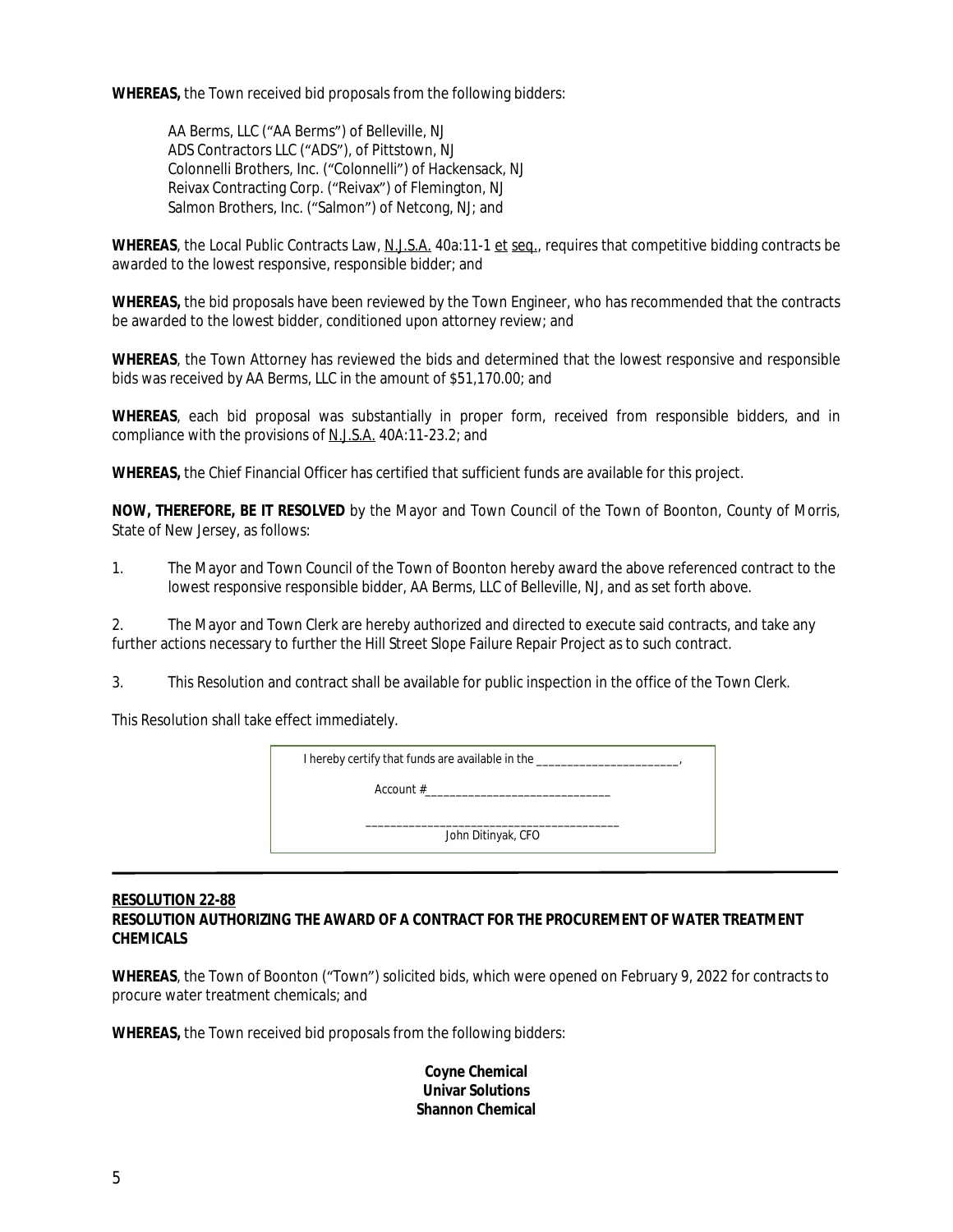**WHEREAS**, the Local Public Contracts Law, N.J.S.A. 40a:11-1 et seq., requires that competitive bidding contracts be awarded to the lowest responsive, responsible bidder; and

**WHEREAS,** the bid proposals have been reviewed by the Town Engineer, who has recommended that the contract be awarded to the lowest bidder, conditioned upon attorney review; and

**WHEREAS**, the Town Attorney has reviewed the bids and determined that the lowest bids are:

As to Item #2, Cationic Solution Grade Polymer, Coyne is the lowest bid at \$4,770.25 – per 55 gallon drum. As to Item #3, Liquid Corrosion Inhibitor, Coyne is the lowest bid at \$10,646.51 – per 30 gallon drum As to Item #4, Sodium Hypochlorite, Coyne is the lowest bid at \$ 1,281.11 – per 5 gal. carboy. As to Item #1-Liquid Gas Chlorine #5-Caustic Soda 25%, #6-Caustic Soda 25% and #7-AC 900S Polyaluminum Hydroxychlorosulfate Solution, new bids will be taken at a later date.

As each bid proposal is substantially in proper form, from responsible bidders and in compliance with the provisions of N.J.S.A. 40A:11-23.2; and

**NOW, THEREFORE, BE IT RESOLVED** by the Mayor and Council of the Town of Boonton, County of Morris, State of New Jersey, as follows:

- 1. The Mayor and Town Council hereby award respective contracts to the lowest responsive responsible bidder for each chemical as set forth above.
- 2. The Mayor and Council are hereby authorized and directed to execute said contract.
- 3. This Resolution and contract shall be available for public inspection in the office of the Town Clerk.

This Resolution shall take effect immediately.

I hereby certify that funds are available in the \_\_\_\_\_\_\_\_\_\_\_\_\_\_\_\_\_\_\_\_\_\_\_\_\_\_\_\_\_\_\_ Account #\_\_\_\_\_\_\_\_\_\_\_\_\_\_\_\_\_\_\_\_\_\_\_\_\_\_\_\_\_\_

> \_\_\_\_\_\_\_\_\_\_\_\_\_\_\_\_\_\_\_\_\_\_\_\_\_\_\_\_\_\_\_\_\_\_\_\_\_\_\_\_\_ John Ditinyak, CFO

#### **RESOLUTION 22-89 EMERGENCY CONTRACT DECLARATION FOR DAMAGE TO THE BOILER IN THE JOHN TAYLOR BUILDING, 210 MAIN STREET, BOONTON**

**WHEREAS,** on February 21, 2022, the boiler in the John Taylor Building, located at 210 Main Street, Boonton, NJ failed and a new one was required as soon as possible; and

**WHEREAS**, it is the recommendation of Bob Ezzi, Public Works Superintendent, that there be immediate action to replace the failed boiler; and

**WHEREAS,** the aforementioned conditions constitute a time-sensitive emergency, warranting the invocation of N.J.S.A. 40A: 11-6, Emergency Contracts, based upon the above noted professional opinions; and

**WHEREAS,** the Mayor and Town Council hereby accept this recommendation, and direct the Administrator to immediately award, without public advertising for bids and bidding, and notwithstanding that such contract price may exceed existing bid thresholds, to stabilize the roof and structure; and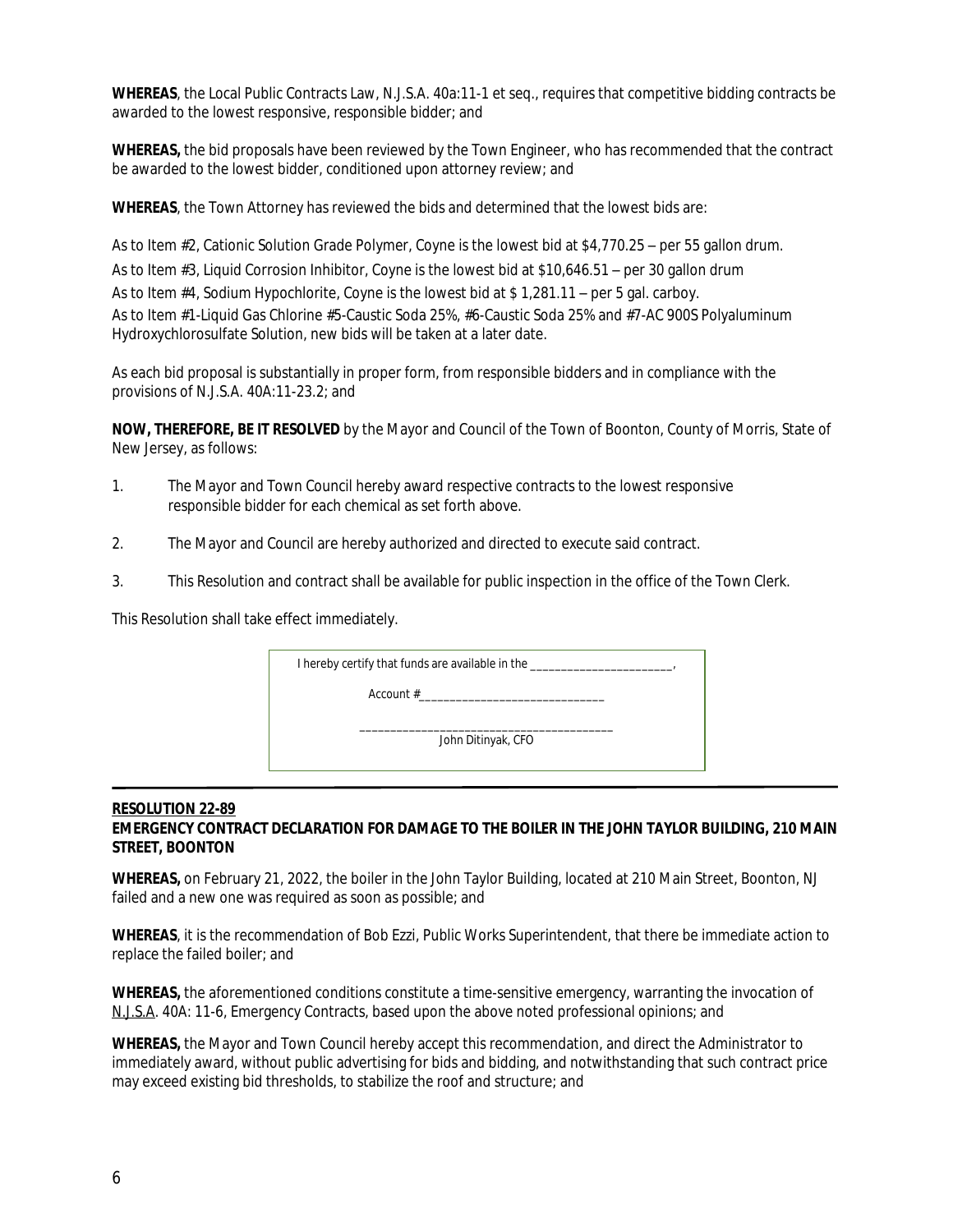**WHEREAS**, the replacement boiler was replaced and an invoice was received from Morris Heating and Cooling, 160 Parsippany Blvd., Boonton NJ 07005 in the amount of \$10,936.00

**NOW, THEREFORE BE IT RESOLVED, b**y the Mayor and Town Council of the Town of Boonton, in the County of Morris and State of New Jersey, as follows:

The Mayor and Council of the Town of Boonton acknowledge and declare the existence of an emergency pursuant to N.J.S.A. 40A:11-6, et seq., requiring the immediate delivery of materials, supplies and services so as to replace a boiler within the Town owned building, located at 210 Main Street, Boonton, NJ.

Due to the time-sensitive nature of such emergency repairs, the Administrator be and is hereby authorized to shall perform any other actions as necessary so as to stabilize the condition of the John Taylor Building, 210 Main Street, Boonton, NJ, in accordance with N.J.S.A. 40A:11-6, et seq.

This Resolution shall take effect immediately.

#### **RESOLUTION 22-90 RESOLUTION OF THE MAYOR AND TOWN COUNCIL OF THE TOWN OF BOONTON AWARDING A CONTRACT TO R & J CONTROL INC. FOR GENERATOR MAINTENANCE**

**WHEREAS,** the Town of Boonton, New Jersey, recently requested proposals for a maintenance contract on our generators; and

**WHEREAS,** on February 23, 2022, the Administrator for the Town of Boonton received one proposal from R&J Control, Inc. for generator maintenance, as follows:

| R&J Control Inc.  | \$225.00 Unit Price/Generator |
|-------------------|-------------------------------|
| 58 Harding Avenue |                               |
| Dover, New Jersey |                               |

**WHEREAS,** the Public Works Supervisor, Bob Ezzi has recommended that the award be made.

**NOW, THEREFORE, BE IT RESOLVED** that the Mayor and Town Council of the Town of Boonton, New Jersey, hereby award to R&J Control Inc., 58 Harding Avenue, Dover, NJ in the amount of \$225.00/Generator subject to all the terms and conditions of the RFP and the proposal.

| I hereby certify that funds are available in the |  |
|--------------------------------------------------|--|
| Account $#$                                      |  |
| John Ditinyak, CFO                               |  |
|                                                  |  |

#### **RESOLUTION 22-91 RESOLUTION SUPPORTING THE NEIGHBORHOOD PRESERVATION PROGRAM IMPLEMENTATION PLAN**

**WHEREAS,** the Town of Boonton applied for and obtained a grant from the New Jersey Department of Community Affairs (NJDCA) Neighborhood Preservation Program(NPP) for \$125,000 with a \$25,000 match from the Town of Boonton for a total budget of \$150,000; and